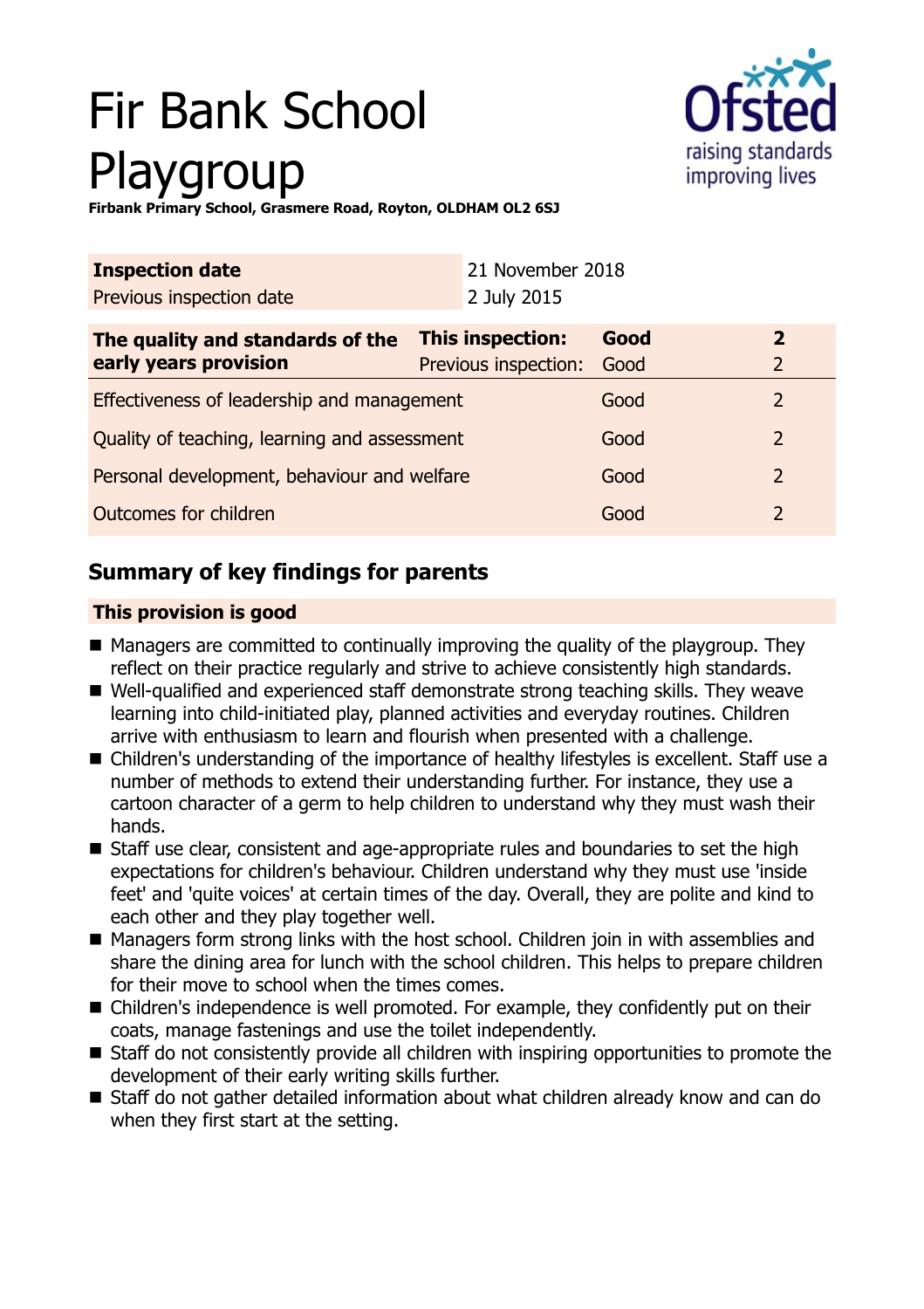## **What the setting needs to do to improve further**

#### **To further improve the quality of the early years provision the provider should:**

- $\blacksquare$  extend the opportunities available for children to practise making marks and develop their early writing skills even further
- obtain more information from parents about what children already know and can do when they first start, to help to inform initial assessments.

#### **Inspection activities**

- $\blacksquare$  The inspector observed the quality of teaching during activities indoors and outdoors, and assessed the impact this has on children's learning.
- $\blacksquare$  The inspector observed a planned activity and jointly evaluated the teaching with the nursery manager.
- $\blacksquare$  The inspector spoke to the manager, staff and children at appropriate times during the inspection.
- $\blacksquare$  The inspector viewed a range of documents, including some policies and procedures, children's records and evidence of the suitability of staff working with children.
- $\blacksquare$  The inspector spoke to parents on the day of the inspection and took account of their views.

## **Inspector**

Savine Holgate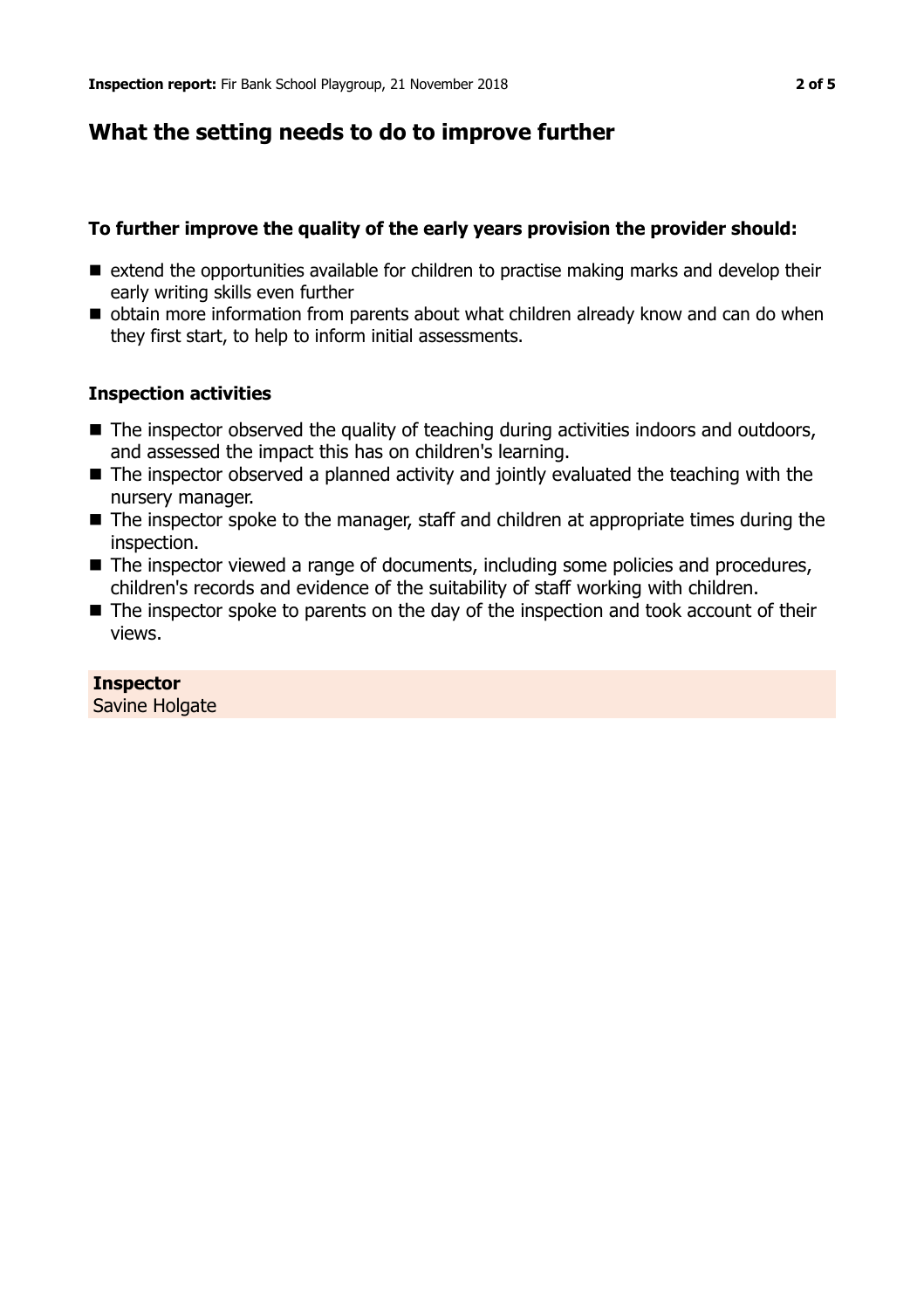## **Inspection findings**

## **Effectiveness of leadership and management is good**

Safeguarding is effective. Staff demonstrate a good awareness of child protection and wider safeguarding issues. They understand the action to take in the event of a child protection concern. The manager works alongside staff and acts a positive role model. She observes staff practice and offers them regular supervisory sessions. Staff help to contribute to their own training plans and are passionate about extending their knowledge further. For example, the member of staff responsible for children who have special educational needs and/or disabilities (SEND) attends regular training and updates. Additionally, she researches and reads information online. This has a positive impact on her ability to recognise and work with children who require extra support. Staff support children to think about risks and how to minimise them. For instance, before playing outside, staff talk to children about the surface and ask them how they might make it safe. Children comment that the leaves might make them slip and they help to sweep them away.

## **Quality of teaching, learning and assessment is good**

There is a strong emphasis on broadening children's mathematical awareness. For example, staff engage children in a shape recognition game. Children confidently describe the detail of their shapes, including circles and hexagons. They talk about how many sides and corners they have and describe the sides as straight or curved. Staff extend this further. For instance, they hide a shape in a bag and begin to describe the shape to children. Children listen carefully and become excited when they recognise the shape correctly. This helps to keep children's motivation levels high and also helps towards extending their good listening and attention skills. Children enjoy a movement and music session with staff. They dance confidently and listen to instructions, such as to start, stop, jump and run. This helps children to develop their good physical skills further and builds on their awareness of other children's space. Staff observe children and once they have settled they assess their development regularly. They keep parents informed about children's achievements through daily discussions and emails.

## **Personal development, behaviour and welfare are good**

Despite all children being relatively new to the setting, they are all settled. They show that they trust staff as they enjoy playing and chatting with them and often approach them for help. Staff constantly praise children's efforts. For example, they use verbal comments, such as 'well done', and also use sticker charts and a star of the week certificate. This helps to support children's self-esteem. Children's uniqueness is celebrated in the playgroup. Staff display children's 'all about me' posters around the room. They include photographs and information about their interests and hobbies. This helps to support children's understanding of diversity.

## **Outcomes for children are good**

All children progress well and, overall, they are prepared well for school. They engage in group sessions and listen attentively to staff. They show good levels of tolerance when delayed. Children show good social skills and are confident in the presence of visitors.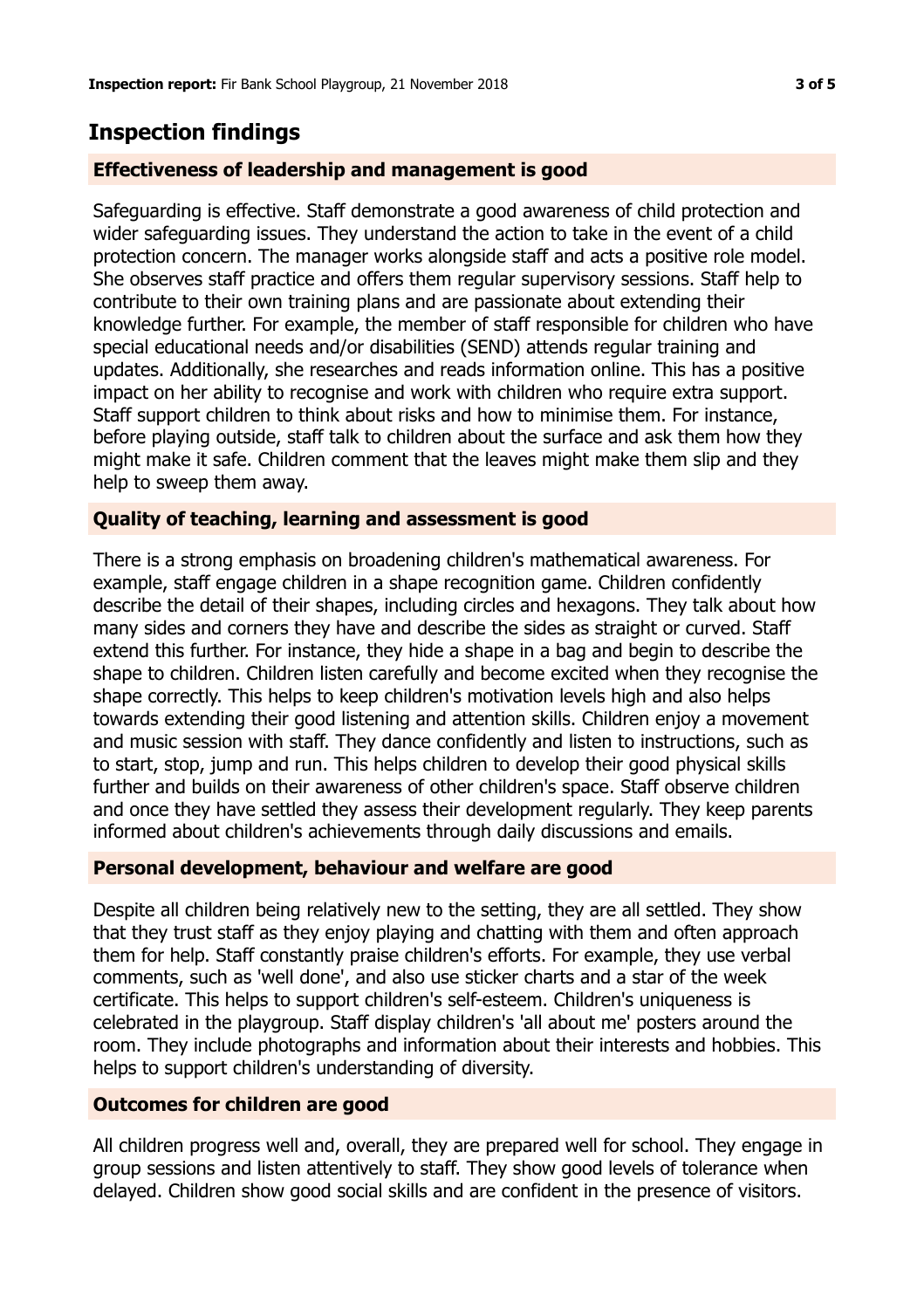## **Setting details**

| Unique reference number                             | 508030                                                                               |
|-----------------------------------------------------|--------------------------------------------------------------------------------------|
| <b>Local authority</b>                              | Oldham                                                                               |
| <b>Inspection number</b>                            | 10061194                                                                             |
| <b>Type of provision</b>                            | Full day care                                                                        |
| <b>Registers</b>                                    | Early Years Register, Compulsory Childcare<br>Register, Voluntary Childcare Register |
| Day care type                                       | Childcare on non-domestic premises                                                   |
| <b>Age range of children</b>                        | $3 - 4$                                                                              |
| <b>Total number of places</b>                       | 24                                                                                   |
| Number of children on roll                          | 17                                                                                   |
| Name of registered person                           | Firbank School Playgroup Committee                                                   |
| <b>Registered person unique</b><br>reference number | RP907804                                                                             |
| Date of previous inspection                         | 2 July 2015                                                                          |
| Telephone number                                    | 0161 627 5679                                                                        |

Fir Bank School Playgroup registered in 1995 and operates from a designated room within Fir Bank Primary School. The playgroup employs four members of childcare staff. Of these, one holds an appropriate qualification at level 5 and three hold level 3. The playgroup opens from Monday to Friday during term time. Sessions are from 9am to 3pm. The playgroup provides funded early education for three- and four-year-old children.

This inspection was carried out by Ofsted under sections 49 and 50 of the Childcare Act 2006 on the quality and standards of provision that is registered on the Early Years Register. The registered person must ensure that this provision complies with the statutory framework for children's learning, development and care, known as the early years foundation stage.

Any complaints about the inspection or the report should be made following the procedures set out in the guidance Complaints procedure: raising concerns and making complaints about Ofsted, which is available from Ofsted's website: www.ofsted.gov.uk. If you would like Ofsted to send you a copy of the guidance, please telephone 0300 123 4234, or email [enquiries@ofsted.gov.uk.](mailto:enquiries@ofsted.gov.uk)